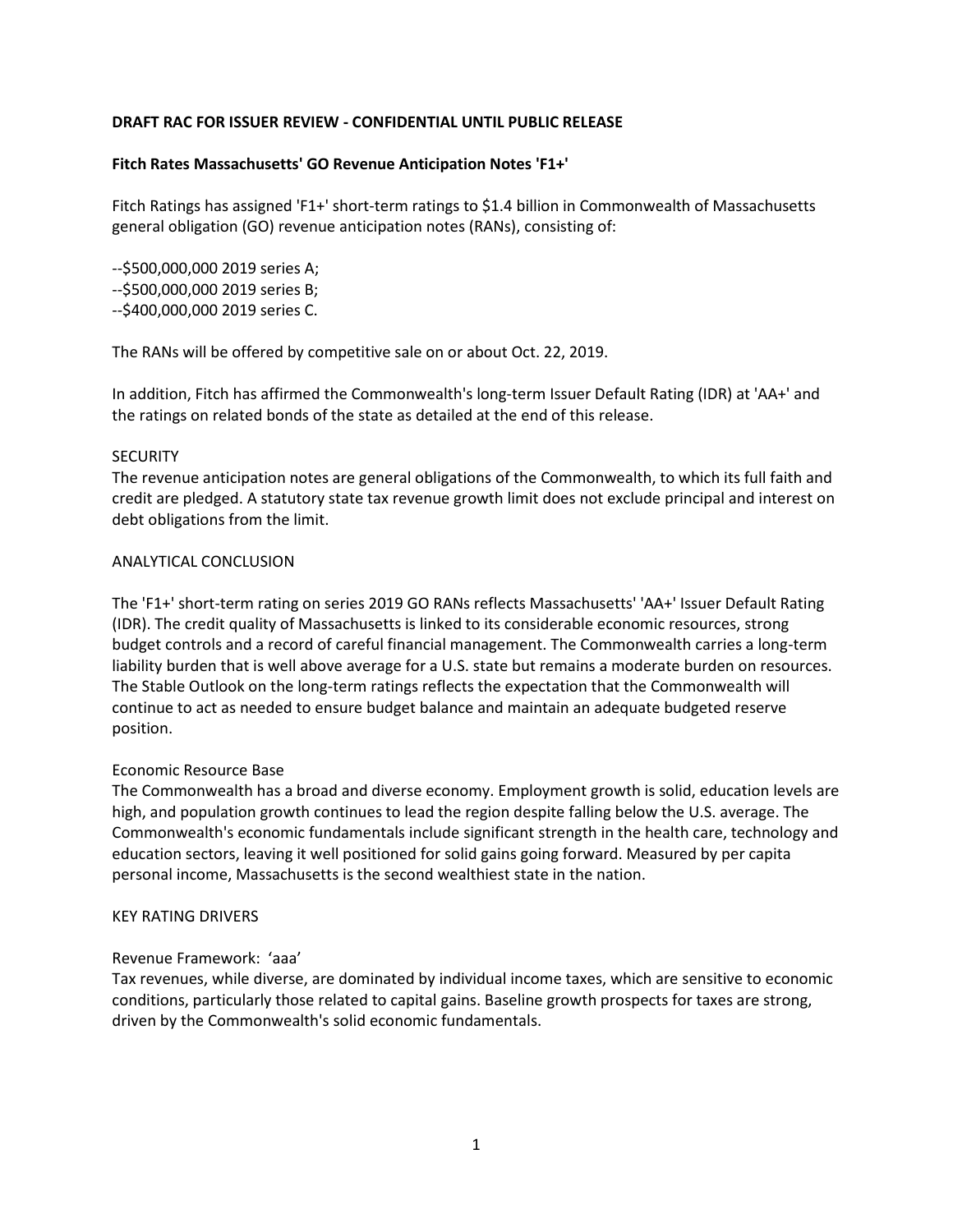#### Expenditure Framework: 'aaa'

Consistent with most states, the natural pace of spending growth is expected to marginally exceed expected revenue growth over time, requiring ongoing cost control. The Commonwealth has ample ability to reduce spending throughout the economic cycle.

## Long-Term Liability Burden: 'aa'

Liability levels in Massachusetts, while high for a U.S. state, are a moderate burden on resources. The Commonwealth's above average liability position is partly the result of state funding for needs that are more commonly funded at the local level.

## Operating Performance: 'aaa'

The Commonwealth has exceptional fiscal resilience, with strong gap-closing capacity stemming from a practice of building solid reserve balances and making revenue and spending changes as needed in response to changing circumstances. Conservative budgeting, ongoing economic and revenue monitoring, and mechanisms to protect the general fund from economically sensitive individual income tax and judgment and settlement receipts, support the Commonwealth's fiscal flexibility.

#### RATING SENSITIVITIES

NOTES RATING BASED ON LONG-TERM RATING: The short-term rating on the GO RANs is sensitive to changes in Massachusetts' 'AA+' IDR, to which it is linked.

COMMONWEALTH CREDIT QUALITY: The long-term IDR is sensitive to Massachusetts' consistent commitment to strong financial management practices, including preserving budgetary flexibility and actively managing its relatively high long term liability position.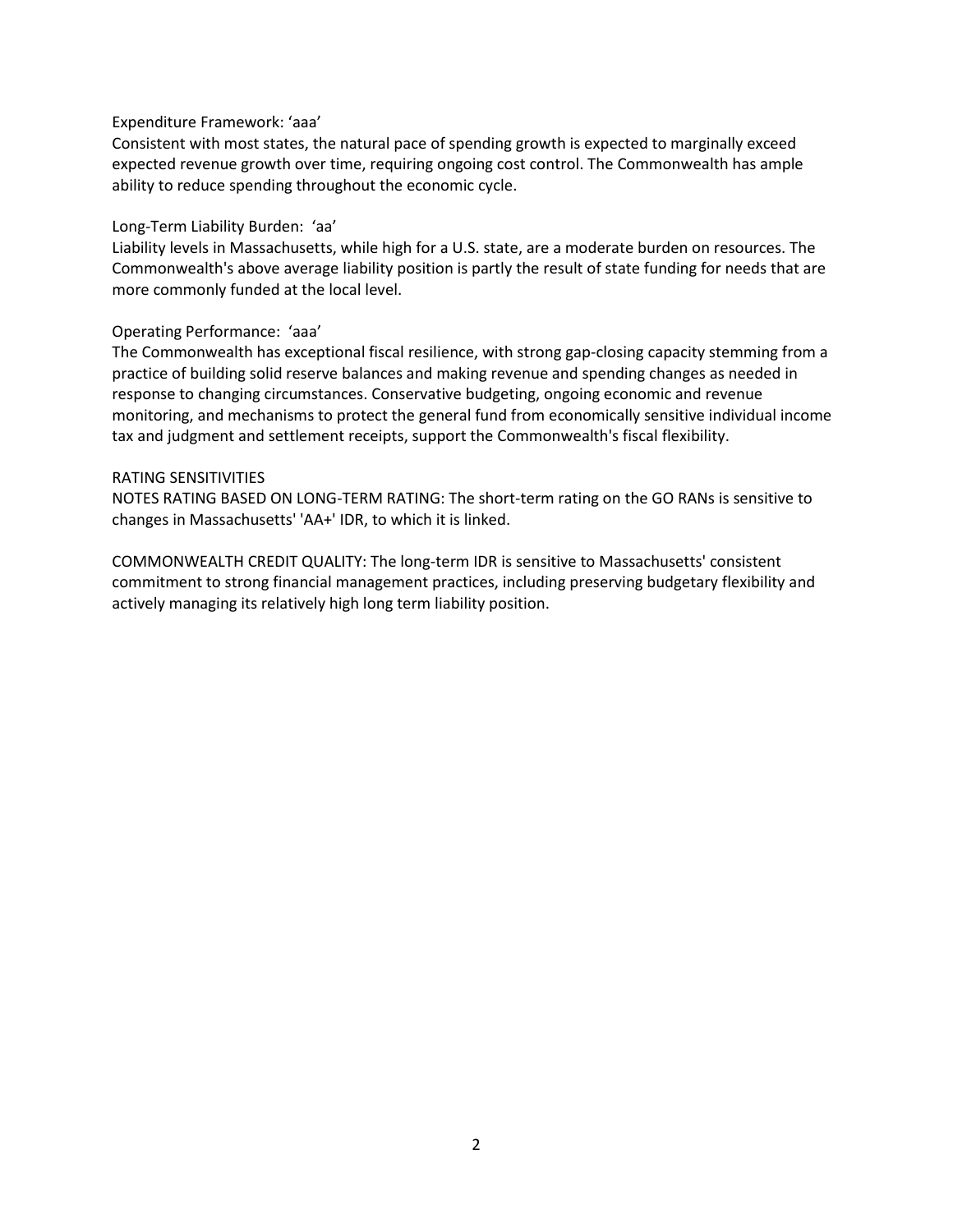## CURRENT DEVELOPMENTS

Massachusetts routinely issues RANs to cover intra-year cash flow needs, with commercial paper providing additional cash resources if needed in some fiscal years. The \$1.4 billion for the 2019 series RANs issued for fiscal 2020 cash needs is just below the par amounts issued in recent fiscal years. No commercial paper issuance is currently planned, and none has been issued since fiscal 2016. The fiscal 2020 cash flow forecast reflects the budget enacted in July, as well as proposed supplemental appropriations currently under legislative consideration.

For the 2019 series RANs, forecast coverage by non-segregated cash resources is strong at about 8.3x for the series A maturity in April 2020, 6x for the series B maturity in May 2020, and 9.5x for the series C maturity in June 2020. The cash flow forecast projects a fiscal 2020 non-segregated operating cash ending balance of nearly \$3.5 billion, down from the \$4.5 billion beginning balance as of July 1, 2019.

The Commonwealth's budget reserve, the stabilization fund, is a segregated fund and thus is not included in the coverage numbers above. However, Fitch notes that the stabilization fund can be drawn on via legislative appropriation fairly expeditiously and, as such, provides substantial additional cushion. The stabilization fund balance was just over \$2.8 billion at fiscal year 2019 year-end, following a net deposit of \$830 million, including from capital gains tax in excess of the Commonwealth's \$1.212 billion statutory threshold for fiscal 2019. The budget for fiscal 2020 forecasts a net deposit of \$476 million, which would bring the balance to \$3.3 billion.

The Commonwealth generally forecasts its cash flows conservatively. Actual coverage for the \$1.5 billion 2018 series RANs, issued a year ago for fiscal 2019 cash flow needs, was well above initial expectations, at 10x, 9.2x and 9.7x for the April, May and June maturities, respectively, compared to 5.5x, 3.9x, and 5x coverage forecast at the time of issuance. The actual fiscal year end non-segregated cash balance of \$4.5 billion was more than double the \$2.1 billion level projected at the time the 2018 series RANs were offered.

# Recent Operating Performance

The Commonwealth's recent operating performance has been consistent with Fitch's expectations. Fiscal 2019 tax revenues as of the enacted budget were forecast at 6.7% over the prior year enacted budget level (including judgments and settlements), but only 2.3% over the final fiscal 2018 figure, given the strength of actual collections in that fiscal year. Fiscal 2019 collections outperformed expectations through the fiscal year, with preliminary totals of \$29.7 billion at year end, 6.9% higher than actual fiscal 2018 collections and 4.7% over the enacted budget level.

Based on the enacted budget for fiscal 2020, which began on July 1, the Commonwealth expects tax collections of more than \$30.1 billion (including judgments and settlements); collections would rise 1.4% from the preliminary fiscal 2019 level. The fiscal 2020 forecast assumes that a statutorily-triggered 0.05% drop in the individual income tax rate will take place on Jan. 1, 2020 based on recent economic growth trends. Other revenue changes include extending sales taxes to online vendors following the U.S.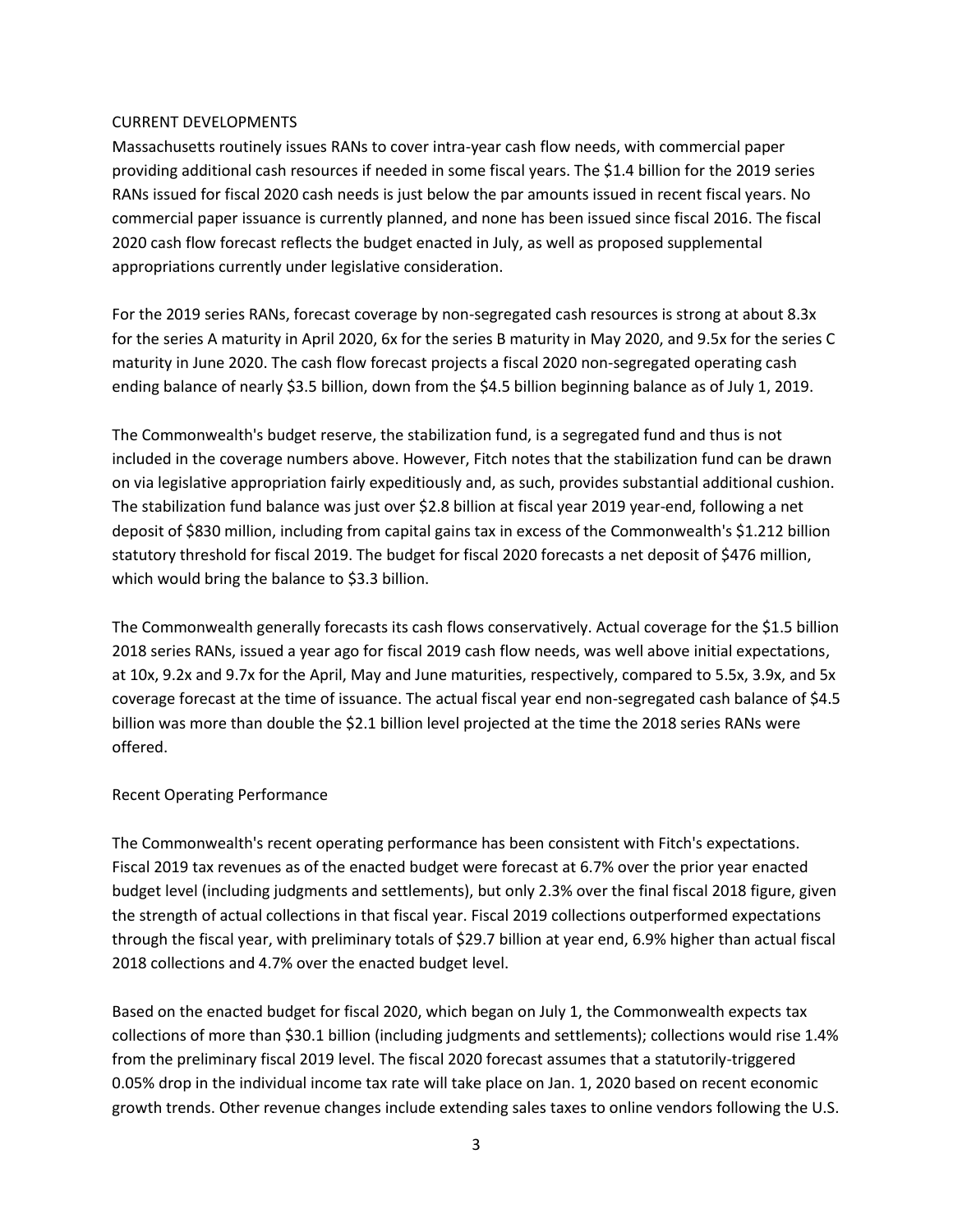Supreme Court's South Dakota v. Wayfair decision and levying excise taxes on short-term rentals. Total expenditures before interfund transfers in fiscal 2020 are budgeted to rise 3.9%, with K-12 education up 6.2% in anticipation of reforms to school financing that are currently under deliberation in the legislature, and state-funded Medicaid slowing to only 0.4% growth given the Commonwealth's emphasis on cost controls in recent years.

Actual fiscal 2020 experience year-to-date is tracking ahead of expectations. For the first three months of fiscal 2020, tax collections are 3.2% above the prior-year figure and 1.2% ahead of benchmark.

## CREDIT PROFILE

Massachusetts has a fundamentally strong economy with strong growth prospects. Its dynamic, serviceoriented economy includes numerous institutions of higher education and health care that lend stability, in addition to supporting development and innovation in other sectors. At 131% of the U.S. average in 2018, per capita personal income is the second highest of the states. Educational attainment is very high, and population growth has been strong during this decade, a shift from historical experience of slow population gains. Despite this shift, the Commonwealth's population profile remains older than the U.S. average, consistent with other states in the region.

Economic performance has been highly sensitive to national trends. In the most recent recession, economic performance was significantly better than the national experience, in contrast to 2002-2004 when Massachusetts suffered among the steepest employment drops in the country. Employment losses in the Great Recession were slightly less severe than those of the U.S. (down 6% in Massachusetts versus 6.3% for the U.S.). Employment growth since then has been consistently solid.

#### Revenue Framework

General fund resources derive primarily from individual income, sales and corporate income taxes. The former two are particularly important, with an estimated 58% of tax revenues from individual income taxes and another 24% from sales taxes in fiscal 2020. The individual income tax is levied at flat rates based on type of income, with a 5.05% rate currently applicable to most categories. Under current law the Commonwealth has been gradually lowering the rate to 5%, from a previous level of 5.3%, in 0.05% increments based on a statutory mechanism incorporating Boston-area inflation and baseline revenue growth. A 0.05% reduction was triggered as of January 1, 2019, and the final 0.05% reduction is forecast to be triggered as of January 1, 2020. Revenues are economically sensitive, particularly individual income tax receipts from capital gains and receipts from judgments and settlements. Consistent with the experience of many other states, individual income tax collection trends have also been affected by federal tax law changes, most recently those associated with the Dec. 2017 Tax Cut and Jobs Act (TCJA).

Strong economic fundamentals and a revenue system that captures economic growth are the basis for a revenue profile that is likely to grow at or above the national average over time, in Fitch's view.

The Commonwealth has no significant legal limitations on its ability to raise revenues. A statutory tax revenue growth limit based on average wage and salary growth is present but has not hindered the Commonwealth's ability to manage its revenue resources. The initiative environment has periodically been active, and certain revenues have been affected by past initiative petitions, notably property taxes.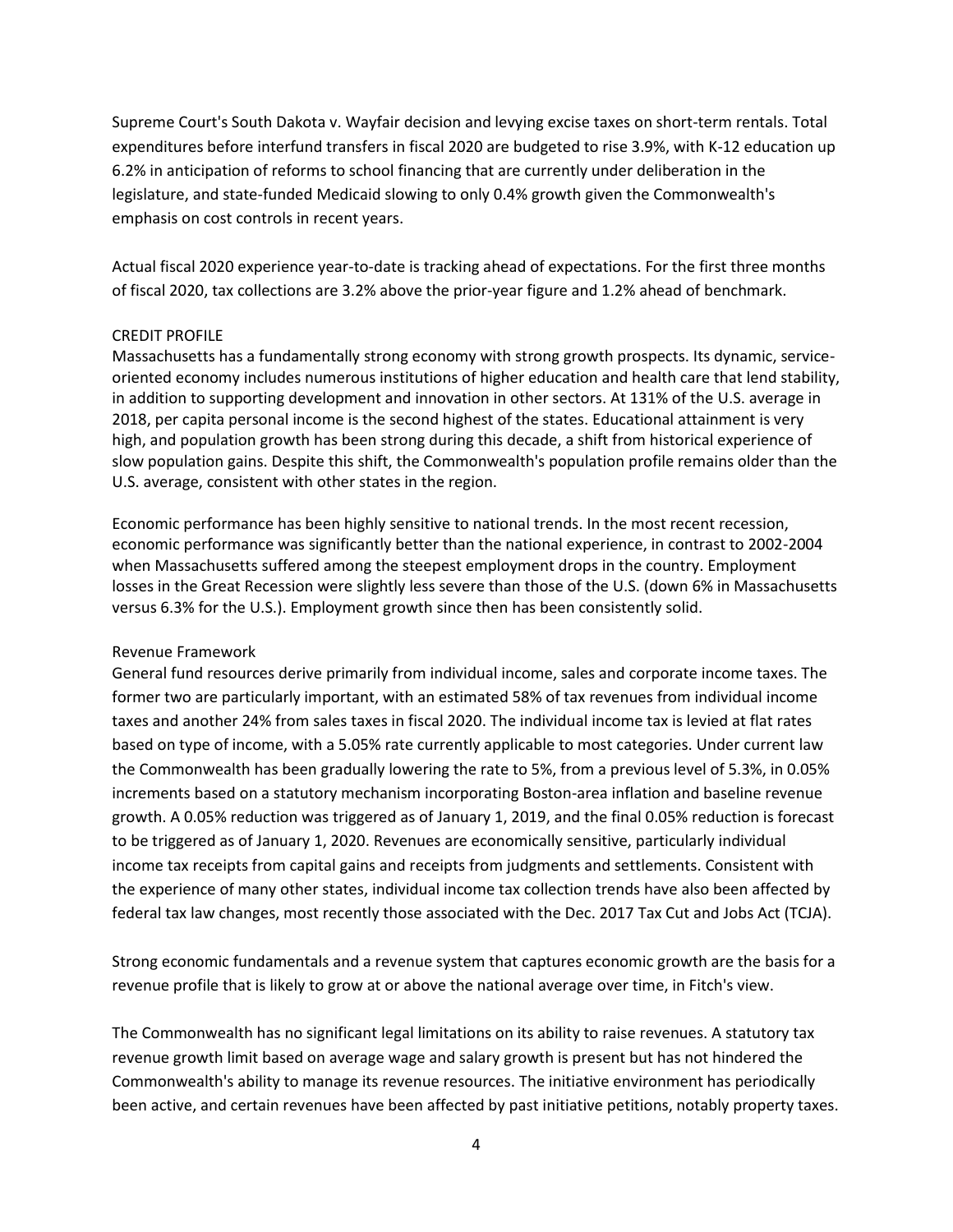Importantly, the legislature retains the ability to make changes to statutes passed by successful initiative petitions.

# Expenditure Framework

Massachusetts' expenditure profile is very broad, driven by an expansive scope of services. Medicaid and other social services are the largest single spending commitment in the general fund at about half of total spending. Rising needs, including those emerging from implementation of the Affordable Care Act, have pressured spending in the current decade. Education is also a significant commitment, with extensive funding of local schools and a broad higher education network. The Commonwealth's education commitment extends to covering the pension liabilities of local teachers, although not the liability associated with their other post-employment benefits (OPEB). Consistent with practices in many smaller states, the Commonwealth is responsible for delivering or funding many services routinely funded at local levels elsewhere.

As with most states, spending in the absence of policy actions is expected to be in line with to marginally above expected revenue growth, primarily driven by social services, particularly Medicaid. Fitch believes significant federal action to revise Medicaid's programmatic and financial structure, which had appeared to be possible in recent years, appears less likely in the near term given divided control in the U.S. Congress.

The Commonwealth retains ample ability to cut spending; statute allows for swift response in the event of forecast revenue underperformance, including the governor's statutory powers to unilaterally cut allotments under Section 9C of Commonwealth General Law, Chapter 29.

Carrying costs for long-term liabilities, including debt service, actuarial determined pension contributions, and OPEB pay-go appropriations, are elevated but manageable, at 14.3% of governmental expenditures in fiscal 2018. Pension reforms were undertaken in 2011, and the state has shifted to more conservative assumptions while maintaining a relatively conservative statutorily closed amortization target for achieving full funding in 2040. Based on a funding schedule that it updates every three years, the Commonwealth now forecasts contributions rising about 8.9% per year until the projected date of full prefunding, in fiscal 2036. Under state finance law revenues available for budgeting are net of statutory pension contributions and transfers for the Massachusetts Bay Transportation Authority (MBTA) and the Massachusetts School Building Authority (MSBA).

# Long-Term Liability Burden

Debt and net pension liabilities are high for a state. On a combined basis, the burden of direct debt and the adjusted net pension liability for employees and teachers equaled 20.1% of personal income, well above the 6% median for U.S. states as of Fitch's 2018 state pension update report. Fitch recalculates reported net pension liabilities using a 6% return assumption per Fitch' U.S. Public Finance Tax-Supported Rating Criteria.

As of June 30, 2019, Fitch estimates the Commonwealth's direct debt at a comparatively high 8.7% of 2018 personal income, including sales tax-backed obligations of the MBTA and the MSBA and annual contract assistance commitments that support the Massachusetts Department of Transportation. GO bonds represent the majority of outstanding debt. The comparatively high direct debt level is partially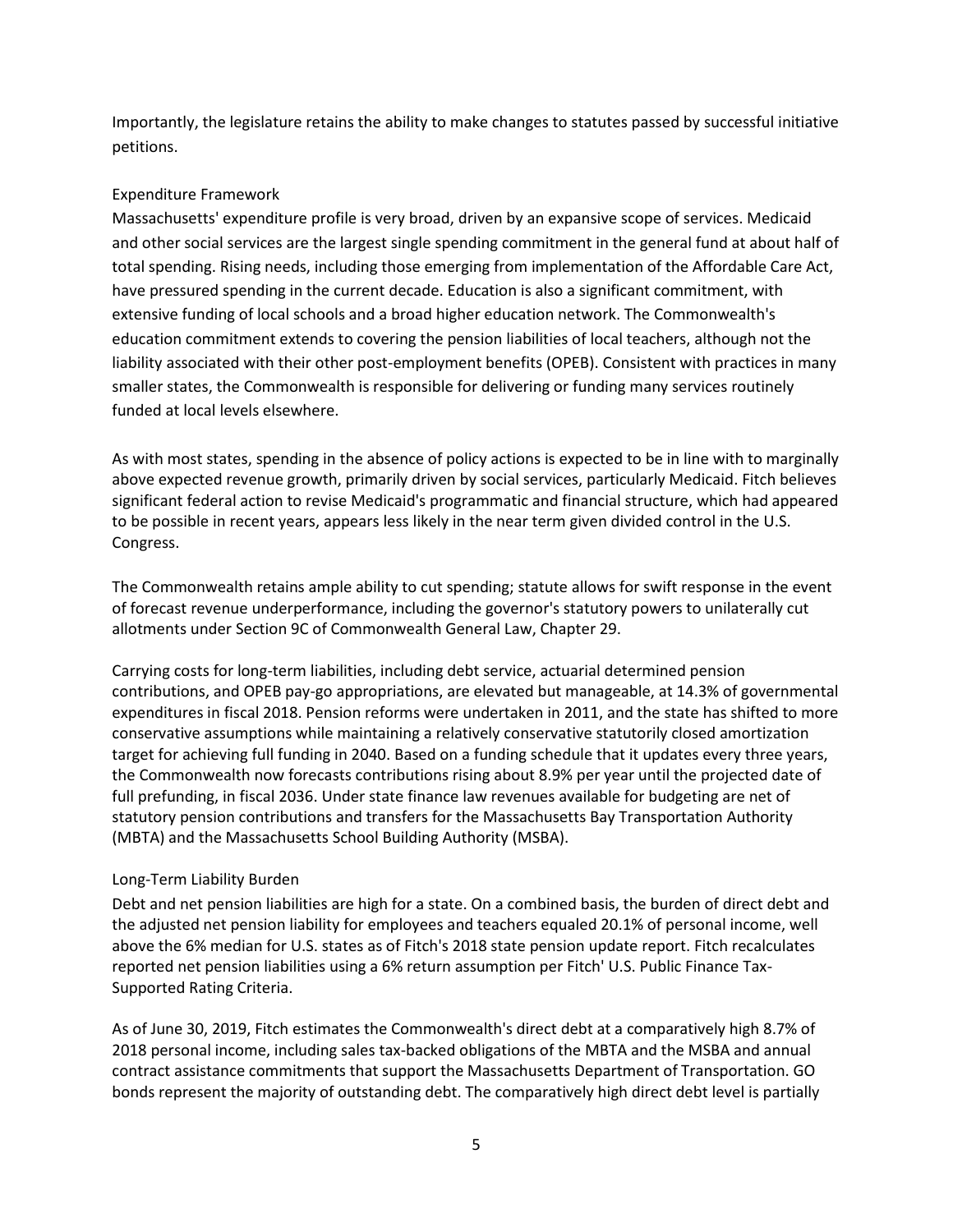explained by the Commonwealth's above-average role in funding local government capital needs, relative to most other states. Fitch expects direct debt to remain high for a U.S. state but still manageable.

As of their June 30, 2018 financial reports, pension systems covering state employees and teachers (except in the City of Boston) held fiduciary assets covering 67.9% and 54.8% of their total pension liabilities, respectively, based on the 7.35% discount rates implemented as of their 2018 valuations; the rates were lowered from 7.5% for the 2018 valuation, and will be lowered to 7.25% as of the 2019 valuation. Using Fitch's standard 6% return assumption, ratios would fall to 58.8% and 47.6%, respectively. The Commonwealth carries a net OPEB liability for state employees, but not local teachers, measuring \$14.9 billion, based on a 3.95% discount rate and net of \$1.2 billion of prefunding built in recent years from tobacco settlement monies, excess capital gains collections and other sources; the net OPEB liability measures 3.1% of 2018 personal income.

# Operating Performance

Fitch believes the Commonwealth retains a high capacity to address cyclical downturns and operating under-performance and has repeatedly demonstrated its commitment to maintaining a solid financial position. Mechanisms for maintaining balance include the governor's requirement to reduce allotments or identify alternative balancing measures in the event of a mid-year forecast deficiency, under Section 9C of Commonwealth General Law, Chapter 29.

The Commonwealth has consistently supported financial flexibility both in the form of the rebuilt stabilization fund as well as its ability to cut expenses in response to unforeseen weakness. Similar to many states, the Commonwealth has faced budgetary challenges at several points in the current economic expansion, including from the impact of shifting federal tax law and from unexpected demands for Medicaid triggered in part by federal health reform. Although these factors initially weighed on progress in rebuilding the stabilization fund balance to prerecession levels, more recently the budgetary mechanisms to shift cyclical windfalls to the stabilization fund have raised its balance considerably.

As noted earlier, the stabilization fund balance has reached \$2.8 billion as of fiscal 2019 following a net deposit of \$830 million, including from capital gains in excess of the fiscal 2019 threshold of \$1.212 billion; the balance equals 9.5% of preliminary fiscal 2019 tax revenues. The adopted budget for fiscal 2020 anticipates a further deposit of \$476 million, which would bring the stabilization fund balance to \$3.3 billion, equal to 11% of estimated fiscal 2020 tax revenues.

# Related Affirmations

Fitch affirms the ratings on the Commonwealth's Long-Term IDR at 'AA+' and the ratings on GO or GO-linked bonds of the Commonwealth as follows:

--Approximately \$23.7 billion in GO bonds at 'AA+';

--Approximately \$190 million in Massachusetts Development Finance Agency (MDFA) special obligation bonds (Commonwealth contract assistance) at 'AA+';

--Approximately \$198 million in Commonwealth guaranteed bonds, issued by the University of Massachusetts Building Authority (UMBA) and the MBTA, at 'AA+';